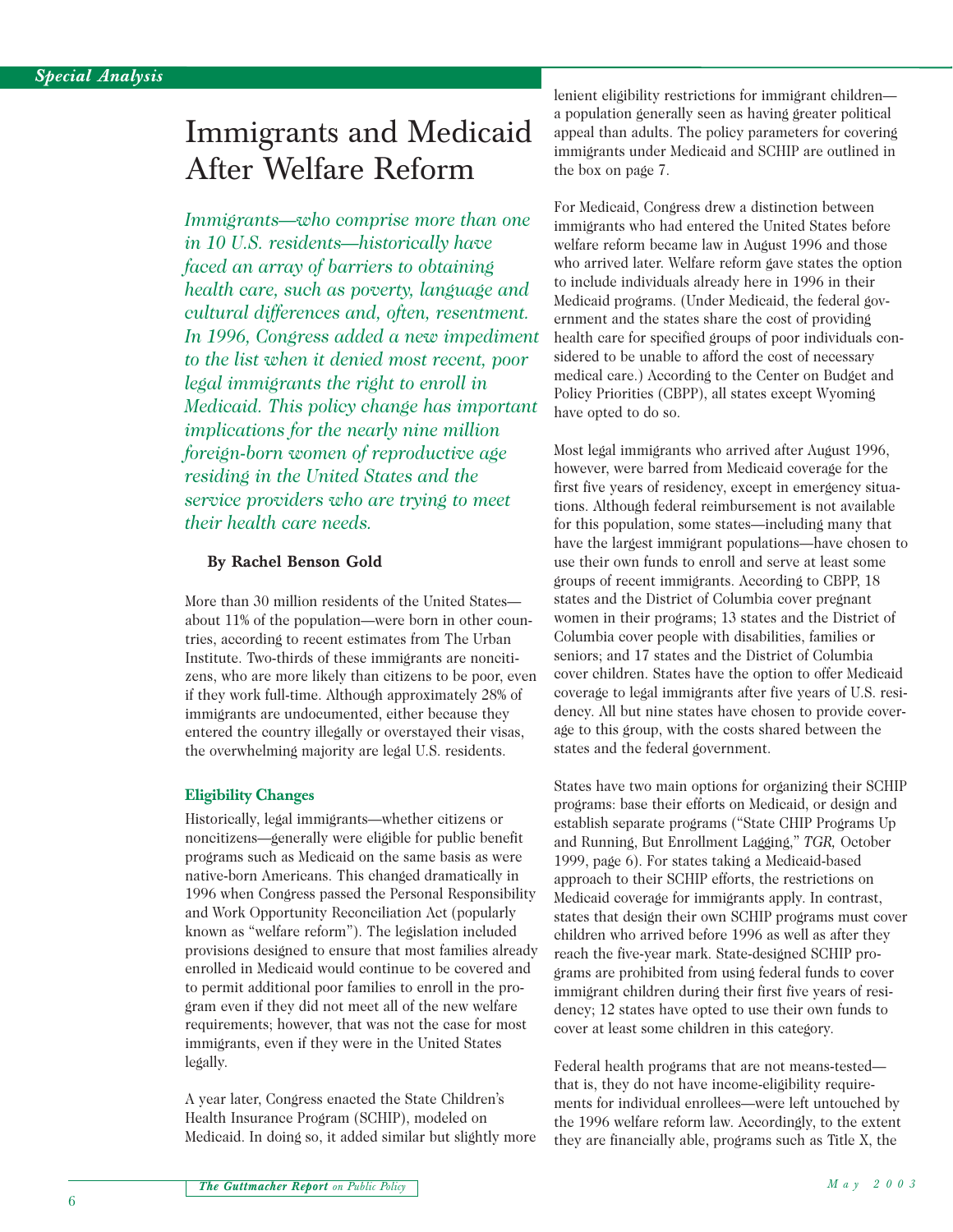maternal and child health block grant and community health centers, as well as state-funded efforts, are legally able to continue providing services to immigrants.

## **Coverage for Women of Reproductive Age**

As seen in the table on page 8, Medicaid is an enormously important source of health insurance coverage for women of reproductive age. Of all women aged 15–44, 10% rely on Medicaid for their care. The program is even more important for poor women; more than a third of reproductive-age women with incomes below poverty depend on the program for their basic health needs. The program pays for a wide range of services critically important to reproductive health, including family planning services and supplies, pregnancy-related care, testing for and treatment of sexually transmitted diseases (including HIV) and cervical cancer.

Despite provisions in the welfare reform legislation designed to maintain Medicaid coverage for most recipients, the proportion of poor women of reproductive age enrolled in the program decreased between 1994 and 2001, from nearly 47% to 35%. One of the most substantial decreases took place among recent immigrants, which was expected given the federal ban on coverage for new immigrants and the limited instances in which states have decided to use their own funds to fill the void. In 1994, 26% of poor women of reproductive age who were recent immigrants were Medicaid enrollees; by 2001, coverage had decreased by almost half to 15%.

Among all poor immigrant women who are not citizens—many of whom explicitly lost eligibility as a result of the 1996 law—the proportion enrolled in Medicaid also fell by almost half, from 36% to 19%. Significantly, coverage dropped just as precipitously among poor, long-standing noncitizen residents as it did among poor, recent arrivals, despite the fact that many states chose to continue to cover the former group.

As would be expected, the extent to which U.S. women were uninsured rose as levels of Medicaid coverage fell, as seen in the table on page 9. Among all women of reproductive age, nearly 19% were uninsured in 2001, a slight increase from 1994. The increase, however, was much sharper among poor women: Just over 40% were uninsured in 2001, up from just over one-third in 1994.

Among all poor women of reproductive age who are noncitizen immigrants—whether long-standing residents or recent arrivals—more than six in 10 were uninsured in 2001. These data are striking in and of themselves, and they raise enormous questions about the access these women have to needed care and the ability of an already-struggling provider community to meet their needs.

## **Issues of Access**

Recent immigrants not eligible for regular Medicaid coverage may obtain care in emergency situations, which according to the *State Medicaid Manual* developed by

| IMMIGRANTS' ELIGIBILITY FOR MEDICAID AND SCHIP<br>UNDER WELFARE REFORM LEGISLATION                       |                                                                                                                                                                                                                                                |                                                                                                             |  |  |  |  |
|----------------------------------------------------------------------------------------------------------|------------------------------------------------------------------------------------------------------------------------------------------------------------------------------------------------------------------------------------------------|-------------------------------------------------------------------------------------------------------------|--|--|--|--|
|                                                                                                          | <b>MEDICAID AND MEDICAID</b><br><b>SCHIP PROGRAMS</b>                                                                                                                                                                                          | <b>STATE-DESIGNED</b><br><b>SCHIP PROGRAMS</b>                                                              |  |  |  |  |
| THOSE WHO ENTERED THE<br><b>UNITED STATES BEFORE 1996</b>                                                | Coverage with federal and state<br>funds at state option; covered in all<br>states except Wyoming.                                                                                                                                             | Mandatory coverage with federal<br>and state funds.                                                         |  |  |  |  |
| THOSE WHO ENTERED THE<br><b>UNITED STATES AFTER 1996</b><br><b>DURING THE FIRST FIVE</b><br><b>YEARS</b> | Coverage with federal funds prohibited<br>except in emergencies.<br>Some states use state funds to cover preg-<br>nant women (18 states and DC); fami-<br>lies, seniors or the disabled (13 states and<br>DC) or children* (17 states and DC). | Coverage with federal funds prohibited<br>except in emergencies.<br>Covered with state funds in 12 states.* |  |  |  |  |
| THOSE WHO ENTERED THE<br><b>UNITED STATES AFTER 1996</b><br><b>AFTER THE FIRST FIVE</b><br><b>YEARS</b>  | Coverage with federal and state<br>funds at state option; covered in 41<br>states and DC.                                                                                                                                                      | Mandatory coverage with federal and<br>state funds.                                                         |  |  |  |  |

**\*Some states have taken a combination approach to their SCHIP programs and have both a Medicaid component and a statedesigned component to their effort.**

*Source:* **Chin K, Dean S and Patchan K,** *How Have States Responded to the Eligibility Restrictions on Legal Immigrants in Medicaid and SCHIP?* **Washington, DC: Center on Budget and Policy Priorities, June 2002.**

#### *The Guttmacher Report on Public Policy*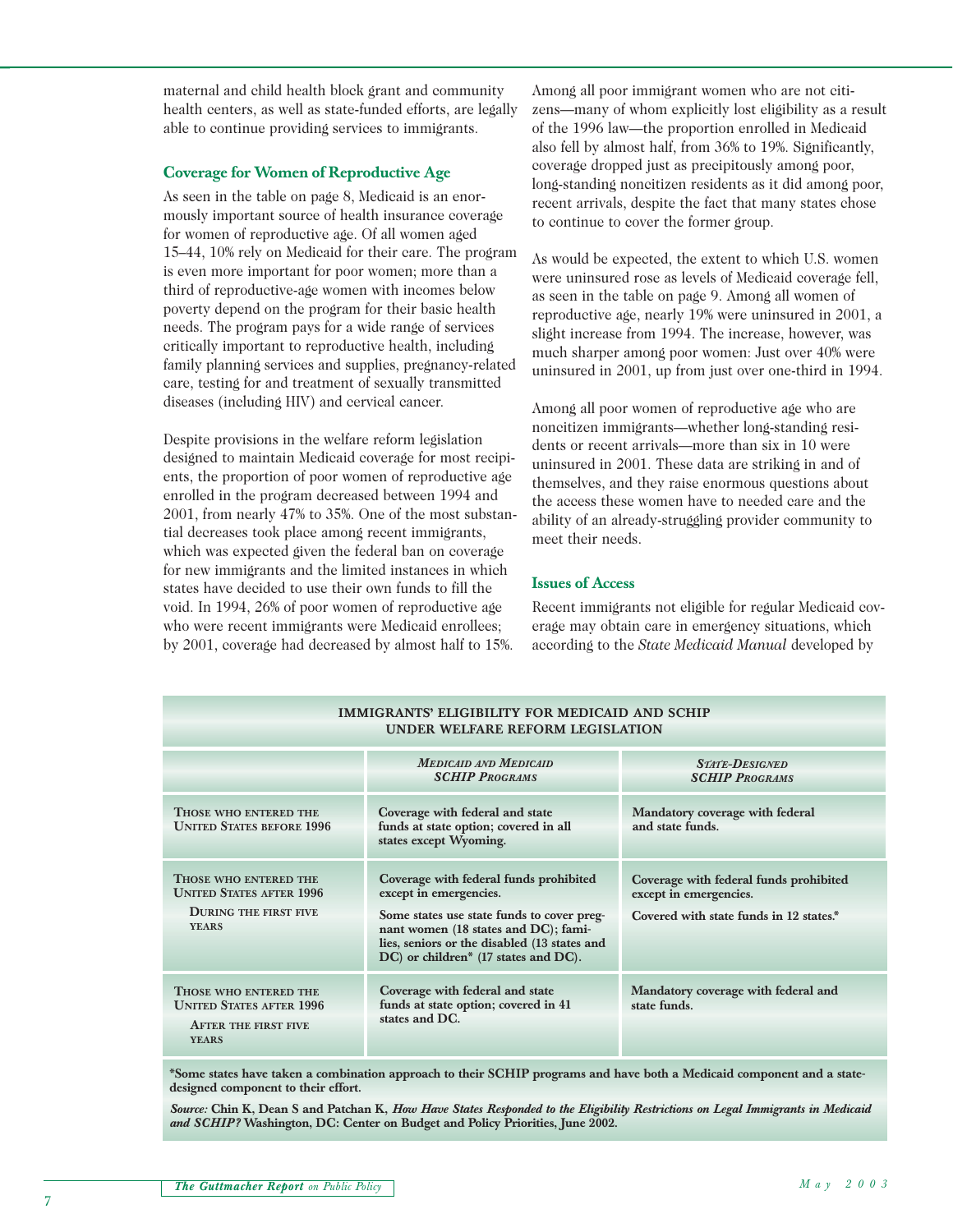the Centers for Medicare and Medicaid Services (CMS), includes labor and delivery. Although the emergency exception allows women to obtain critical reproductive health care when urgently needed, it does not begin to meet these women's full reproductive health needs.

First, emergency coverage does not include prenatal care, even though prenatal care is widely acknowledged to improve birth outcomes for both mother and child. As the Department of Health and Human Services (DHHS) concluded in its 2000 report *Trends in the Well-Being of America's Children and Youth,* "Increasing the percentage of women who receive prenatal care, and who do so early in their pregnancies, can improve birth outcomes and lower health care costs by reducing the likelihood of complications during pregnancy and childbirth." In fact, one of the key goals of DHHS's *Healthy People 2010: Objectives for Improving Health* is to "increase the proportion of pregnant women who receive early and adequate prenatal care."

Second, postpartum care is not covered, despite the fact that the American College of Obstetricians and Gynecologists and the American Academy of Pediatrics consider it an integral part of pregnancy-related care. According to the two medical organizations, failure to obtain adequate postpartum care can jeopardize a woman's health as well as the outcomes of subsequent pregnancies. (This exclusion of postpartum care raises issues similar to those raised by new federal rules that define a fetus as a child for purpose of coverage under the SCHIP program—see "New SCHIP Prenatal Care Rule Advances Fetal Rights At Low-Income Women's Expense," *TGR,* December 2002, page 3).

#### **TRENDS IN PERCENTAGE OF WOMEN 15–44 WHO ARE COVERED BY MEDICAID**

|                              | $P$ OOR <sup>*</sup> |      | TOTAL. |      |
|------------------------------|----------------------|------|--------|------|
|                              | 1994                 | 2001 | 1994   | 2001 |
| <b>UNITED STATES (TOTAL)</b> | 46.5                 | 35.0 | 12.6   | 10.1 |
| <b>NATIVE BORN</b>           | 48.8                 | 38.9 | 12.4   | 10.3 |
| IMMIGRANTS (TOTAL)           | 36.0                 | 20.6 | 14.8   | 9.0  |
| <b>NATURALIZED CITIZENS</b>  | 35.4                 | 27.6 | 6.7    | 7.3  |
| <b>NONCITIZENS (TOTAL)</b>   | 36.0                 | 19.4 | 17.1   | 9.6  |
| LONG-STANDING RESIDENTS**    | 41.1                 | 23.2 | 17.3   | 10.5 |
| <b>RECENT IMMIGRANTS***</b>  | 25.6                 | 15.3 | 16.4   | 8.3  |

\*Women in families with incomes under federal poverty level (\$15,260 for family of three in 2003). \*\*Long-standing residents in 1994 were those who had been in the United States prior to 1990; long-standing residents in 2001 were those who had been in the United States prior to 1996. \*\*\*Recent immigrants in 1994 were those who had arrived in 1992 or later; recent immigrants in 2001 were those who arrived in 1997 or later. *Note:* CPS data include some information on undocumented immigrants, although that information is generally acknowledged to be a considerable undercount of that population group. *Source:* The Alan Guttmacher Institute, tabulations of data from U.S. Census Bureau Current Population Survey, 1995–2002.

Third, recent immigrants are not eligible for Medicaidcovered family planning services and supplies—one of the few benefits that federal law explicitly requires all state Medicaid programs to cover. Improving access to family planning and reducing unintended pregnancy are also prominent goals of *Healthy People 2010,* and research shows that every public dollar invested in family planning saves three Medicaid dollars in pregnancyrelated and newborn care.

In addition, treatment for breast and cervical cancer is available only in emergency situations. Although a letter from CMS to state health officials indicates that some treatment for breast and cervical cancer may qualify as an emergency, it fails to provide any specific guidance beyond an admonition to rely on medical judgment and the facts of a specific case. Moreover, vital screening and diagnosis services would not be covered at all. This omission is most unfortunate in light of new data showing that Hispanic women have a higher incidence of cervical cancer and a greater likelihood of having the disease in its advanced stages than do non-Hispanic women, a development that researchers from the Centers for Disease Control and Prevention say may be the result of the low use of screening services among the Hispanic population.

## **Outlook**

Immigrants face myriad difficulties upon their arrival in the United States. It is, therefore, not surprising that many experience problems in negotiating the complex and confusing health care system. Leighton Ku and Sheetal Matani of The Urban Institute report that "being a non-citizen…reduces access to ambulatory medical care and emergency room care, after factors such as health status, income and race/ethnicity are controlled for." According to their study, the rate at which noncitizens had no ambulatory visits in a year is approximately double the rate for native-born Americans. Data from the Commonwealth Fund Minority Health Survey close the loop by showing that Hispanics who have insurance are more likely than those who do not to enter the health care system and obtain care.

Recent changes in Medicaid eligibility are likely to exacerbate, rather than ameliorate, preexisting problems. The only safety net offered to newly arrived legal immigrants, as well as to immigrants who are here without documentation, is coverage of emergency care. While this gives women access to the medical care that undeniably is needed in childbirth, it provides them no coverage for other important and cost-effective reproductive health services, such as prenatal and postpartum care or family planning.